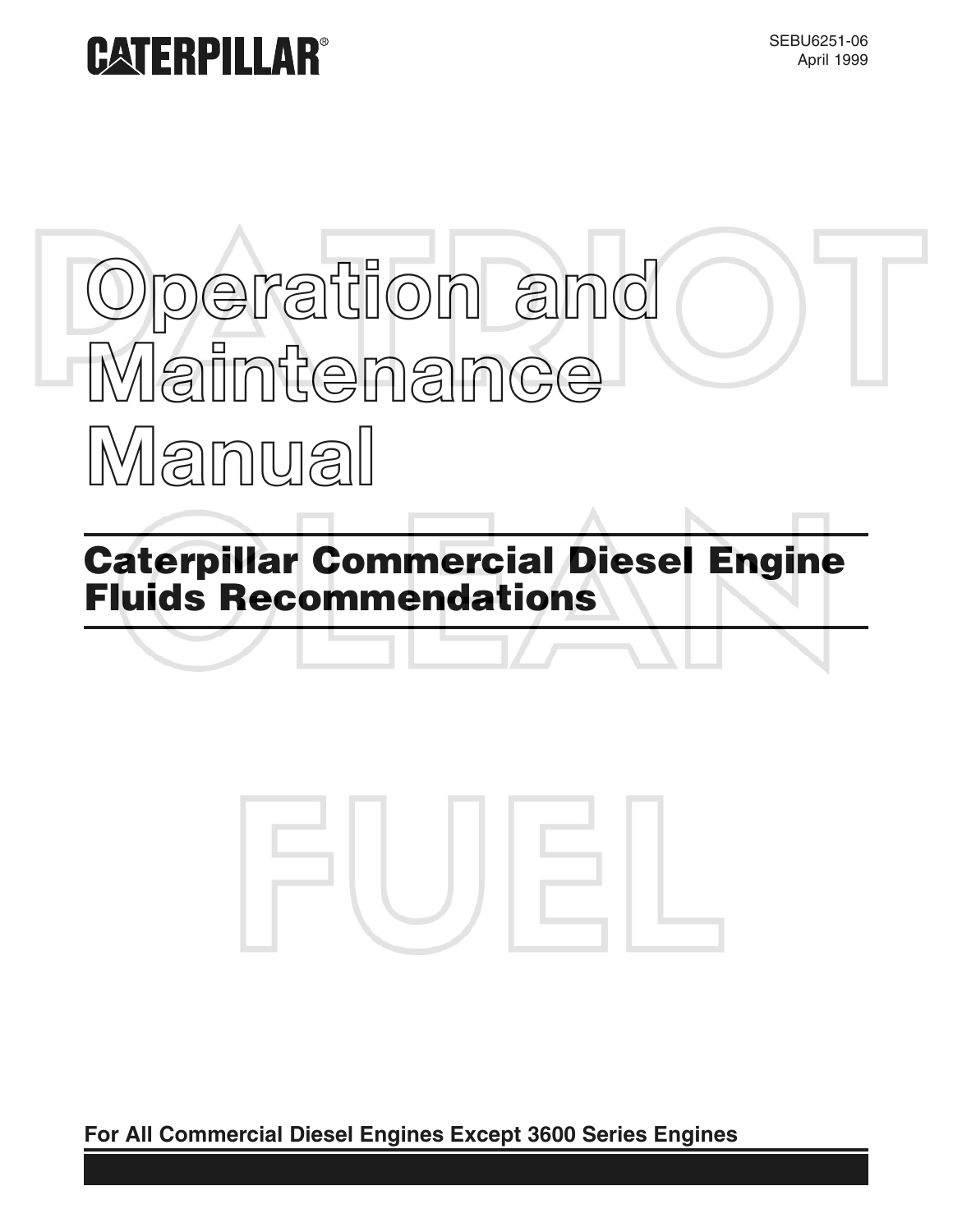## **Table of Contents**

| <b>Maintenance Section</b>           |
|--------------------------------------|
| 5                                    |
|                                      |
|                                      |
| <b>Reference Information Section</b> |
|                                      |
| <b>Index Section</b>                 |
|                                      |
|                                      |

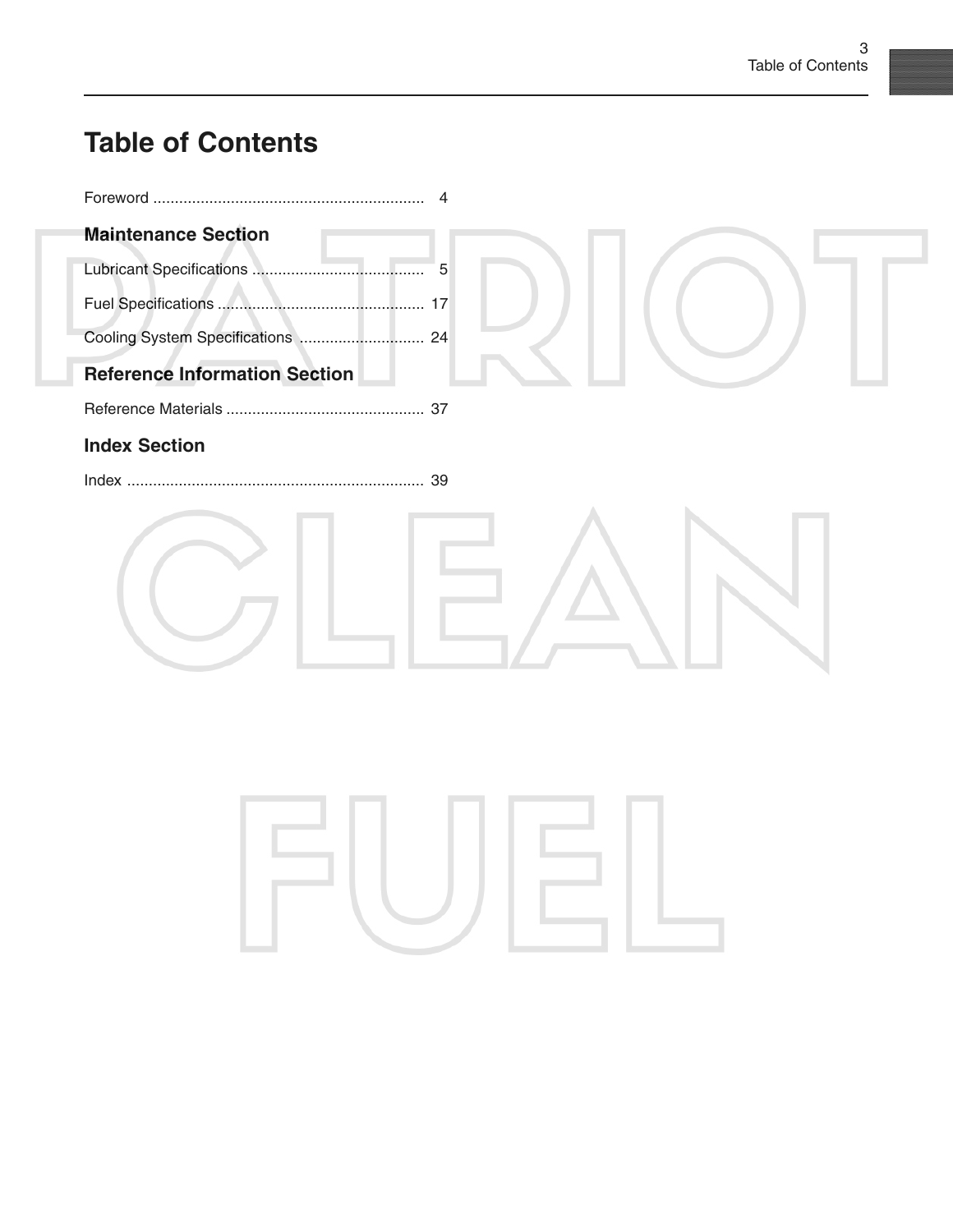## **Fuel Specifications**

i01060086

## **General Fuel Information**

**SMCS Code:** 1250; 1280

- Purchase fuel from a reputable supplier.
- Use fuel that meets the minimum Caterpillar specifications for diesel fuel. The specifications are included in the table Caterpillar Specifications for Distillate Fuel. This table is included in the recommendations for diesel fuel. These fuels have a minimum lubricity level of 3100 g. This result is obtained by conducting the Scuffing Load Wear Test (SBOCLE). If a High Frequency Reciprocating Rig (HFRR) is used for testing, the maximum allowable wear scar is .45 mm (0.018 inch) at 60 C (140 F). The maximum allowable wear scar is .38 mm (0.0150 inch) at <sup>25</sup> C (77 F).
- Keep the fuel storage tank clean of water, debris and sediment.
- Drain water and sediment from the fuel storage tank weekly. Drain water and sediment before the tank is refilled.
- Keep the area around the fuel tank filler neck clean of debris in order to prevent contamination of the fuel tank.
- As required, clean the inside of the engine's fuel tank.
- Drain water and sediment from the engine's fuel tank daily. Drain the tank at the start of a shift. After the fuel tank has been filled, allow the fuel to settle for ten minutes. This will allow the water and sediment to separate from the fuel. Then, drain the water and sediment from the tank.
- Install water separators.
- Drain the water from the water separator daily.
- For some applications, Caterpillar high efficiency fuel filters are required in order to provide maximum life to the fuel system.
- Change fuel filters at the scheduled interval. Never fill the new fuel filter with fuel before installation. Use the fuel priming pump to remove air from the system.
- Install breather filters on the fuel tanks.

## **Fuel Information for Diesel Engines**

#### **SMCS Code:** 1250; 1280

The two basic types of diesel fuel are No. 2 diesel fuel and No. 1 diesel fuel. No. 2 diesel fuel is a heavier diesel fuel than No. 1 diesel fuel. Heavier fuels can cause problems with fuel filters, fuel lines, fuel tanks, and fuel storage in cold weather. Heavier diesel fuels such as No. 2 diesel fuel can be used in diesel engines that operate in cold temperatures with a minimum amount of pour point depressant additive. For more information on fuels which include blends of No. 1 and No. 2 diesel fuel, consult your fuel supplier.

When you use No. 2 diesel fuel or other heavier fuels, some of the fuel's qualities may interfere with successful cold weather operation. Additional information about the characteristics of diesel fuel is available. This information contains a discussion on the modification to the characteristics of diesel fuel. There are several possible methods that can be used to compensate for the fuel qualities that may interfere with cold weather operation. These methods include the use of starting aids, engine coolant heaters, fuel heaters, and de-icers.

## **Starting Aids**

The use of a starting aid is a conventional method of assistance for cold starts in low temperature conditions. A variety of starting aids are available for Caterpillar engines. Follow the recommendations that are provided by the manufacturer of the starting aid.

#### **Engine Coolant Heaters**

These heaters heat the engine coolant. The heated coolant flows through the cylinder block. The flow of heated coolant keeps the engine warm. A warm engine is easier to start in cold weather. Most coolant heaters use electrical power. A source of electricity is necessary for this type of heater. Other heaters that burn fuel are available as a source of heat. These heaters may be used in place of the electrical heaters.

With either type of heater, starting aids and/or fuels with higher cetane numbers are less important because the engine is warm. Problems with fuel cloud point can cause the plugging of fuel filters. Problems with fuel cloud point cannot be corrected by engine coolant heaters. This is especially true for fuel filters that are cooled by air flow during operation.

i01096371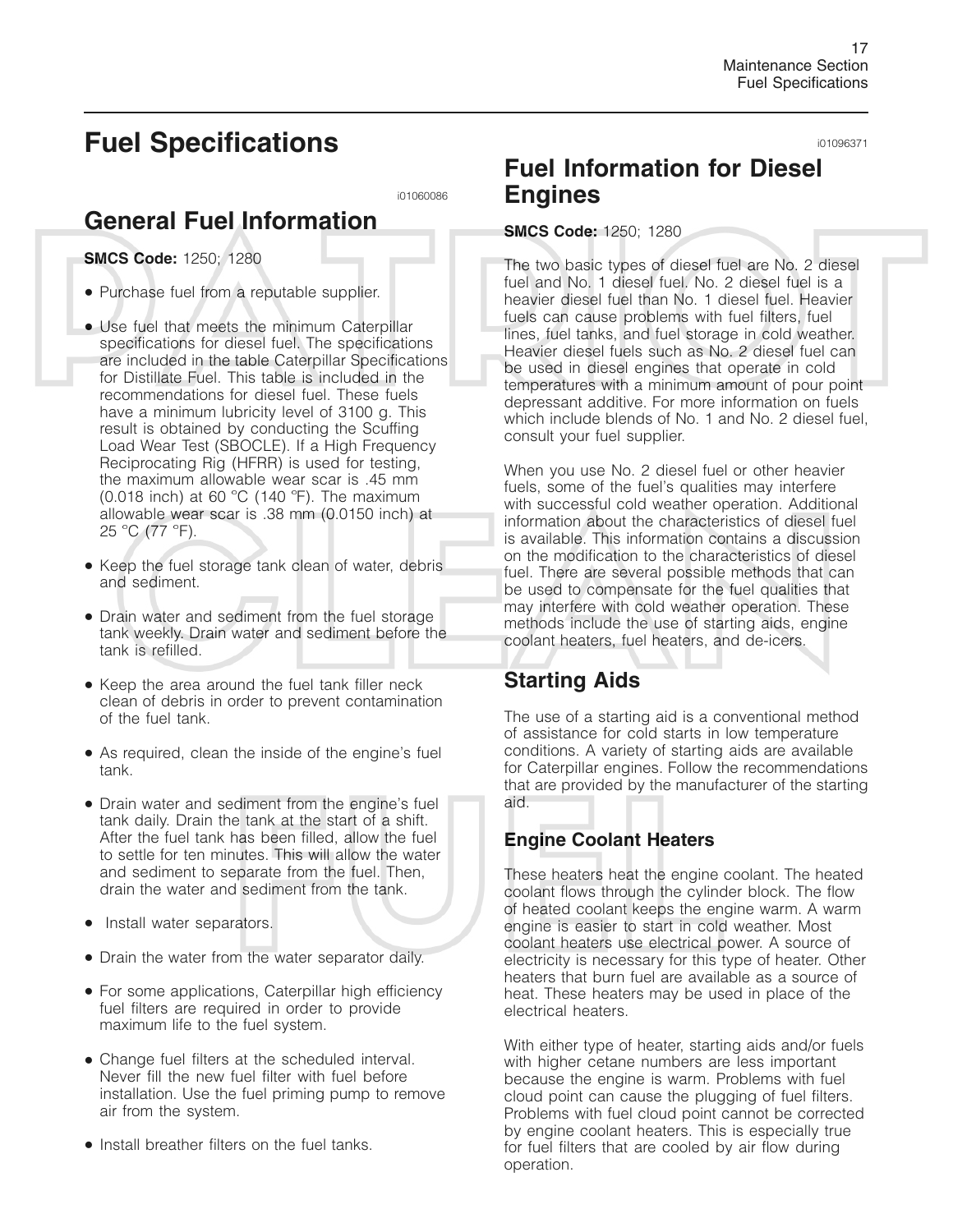#### **Fuel Heaters**

The fuel cloud point is related to problems with fuel filters. The heater heats the fuel above the cloud point before the fuel enters the fuel filter. This prevents wax from blocking the filter. Fuel can flow through pumps and lines at temperatures below the cloud point. The cloud point is often above the pour point of a fuel. While the fuel can flow through these lines, the wax in the fuel can still plug the fuel filter.

In some engine installations, small modifications can prevent problems that are caused by the cloud point. One of the following changes can prevent problems in many conditions: a change in the location of fuel filters and/or supply lines and the addition of insulation. In extreme temperatures, heating of the fuel may be required to prevent the filters from plugging. There are several types of fuel heaters that are available. The heaters use either engine coolant or exhaust gas as a heat source. These systems may prevent filter waxing problems without the use of de-icers. These systems may be ineffective when the fuel contains a large amount of dirt or of water. Use of a fuel heater can help eliminate some cold weather problems. A fuel heater should be installed so that the fuel is heated before flowing into the fuel filter.

Note: Only use fuel heaters that are controlled by thermostats or use fuel heaters that are self-regulated. Do not use fuel heaters in warm temperatures.

Select a fuel heater that is mechanically simple, yet adequate for the application. The fuel heater should also prevent overheating of the fuel. Disconnect the fuel heater or deactivate the fuel heater in warm weather. An unacceptable loss of fuel viscosity and engine power will occur if the fuel supply temperature is allowed to become too hot.

For additional information on fuel heaters, see your Caterpillar dealer.

#### **De-Icers**

De-icers lower the freezing point of the moisture in the fuel. De-icers are not generally needed when fuel heaters are used. If you experience trouble, consult your fuel supplier for recommendations of a compatible commercial de-icer.

**Fuel Recommendations**

#### **SMCS Code:** 1250; 1280

Diesel engines have the ability to burn a wide variety of fuels. These fuels are divided into two general groups. The two groups are called the preferred fuels and the permissible fuels.

The preferred fuels provide maximum engine service life and performance. The preferred fuels are distillate fuels. These fuels are commonly called diesel fuel, furnace fuel, gas oil, or kerosene.

The permissible fuels are crude oils or blended fuels. Use of these fuels can result in higher maintenance costs and in reduced engine service life.

Diesel fuels that meet the specifications in Table 7 will help to provide maximum engine service life and performance. In North America, diesel fuel that is identified as No. 1-D or No. 2-D in "ASTM D975" generally meet the specifications. Table 7 is for diesel fuels that are distilled from crude oil. Diesel fuels from other sources could exhibit detrimental properties that are not defined or controlled by this specification.

#### Table 7

| <b>Caterpillar Specifications for Distillate Diesel Fuel</b> |                                                                                   |                     |  |  |
|--------------------------------------------------------------|-----------------------------------------------------------------------------------|---------------------|--|--|
| <b>Specifications</b>                                        | <b>Requirements</b>                                                               | <b>ASTM</b><br>Test |  |  |
| Aromatics                                                    | 35% maximum                                                                       | "D1319"             |  |  |
| Ash                                                          | 0.02% maximum (weight)                                                            | "D482"              |  |  |
| <b>Carbon Residue</b><br>on 10% Bottoms                      | 0.35% maximum (weight)                                                            | "D524"              |  |  |
| <b>Cetane Number</b>                                         | 40 minimum (DI engines)                                                           | "D613"              |  |  |
|                                                              | 35 minimum (PC engines)                                                           |                     |  |  |
| <b>Cloud Point</b>                                           | The cloud point must<br>not exceed the lowest<br>expected ambient<br>temperature. |                     |  |  |
| Copper Strip<br>Corrosion                                    | No. 3 maximum                                                                     | "D <sub>130</sub> " |  |  |
| Distillation                                                 | 10% at 282 °C (540 °F)<br>maximum                                                 | "D86"               |  |  |
|                                                              | 90% at 360 °C (680 °F)<br>maximum                                                 |                     |  |  |
| <b>Flash Point</b>                                           | legal limit                                                                       | "D93"               |  |  |

i01111474

(continued)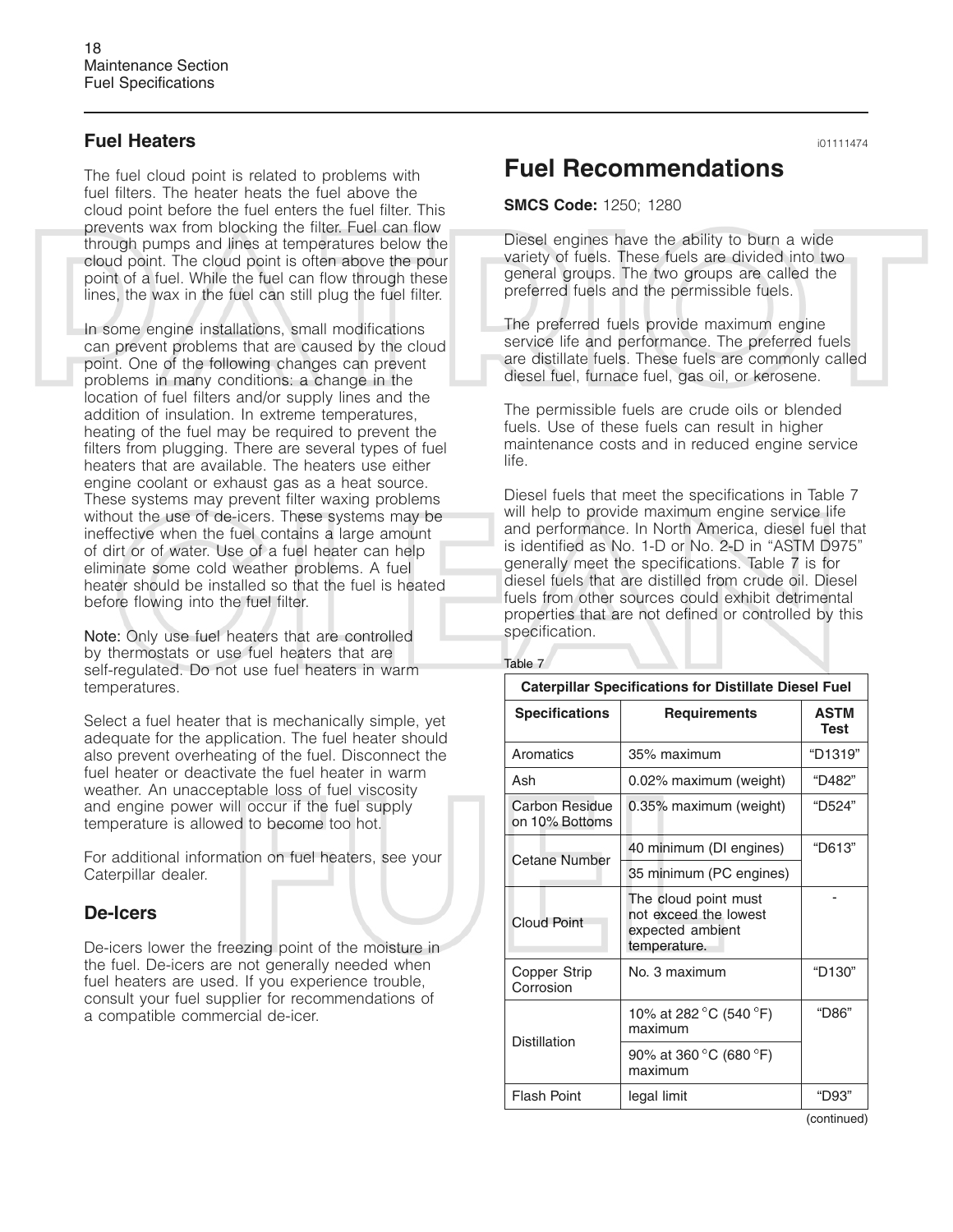(Table 7, contd)

| <b>Caterpillar Specifications for Distillate Diesel Fuel</b> |                                                                         |                            |  |  |
|--------------------------------------------------------------|-------------------------------------------------------------------------|----------------------------|--|--|
| <b>Specifications</b>                                        | <b>Requirements</b>                                                     | <b>ASTM</b><br><b>Test</b> |  |  |
| <b>API Gravity</b>                                           | 30 minimum                                                              | "D287"                     |  |  |
|                                                              | 45 maximum                                                              |                            |  |  |
| Pour Point                                                   | $6^{\circ}$ C (10 $^{\circ}$ F) minimum<br>below ambient<br>temperature | "D97"                      |  |  |
| Sulfur <sup>(1)</sup>                                        | 3% maximum                                                              | "D3605"<br>or<br>"D1552"   |  |  |
| Kinematic<br>Viscosity <sup>(2)</sup>                        | 1.4 cSt minimum and 20.0<br>cSt maximum at 40 °C<br>(104 °F)            | "D445"                     |  |  |
| Water and<br>Sediment                                        | $0.1\%$ maximum                                                         | "D1796"                    |  |  |
| Water                                                        | $0.1\%$ maximum                                                         | "D1744"                    |  |  |
| Sediment                                                     | 0.05% maximum (weight)                                                  | "D473"                     |  |  |
| Gums and<br>Resins <sup>(3)</sup>                            | 10 mg per 100 mL<br>maximum                                             | "D381"                     |  |  |
| Lubricity <sup>(4)</sup>                                     | 3100 g minimum                                                          | "D6708"                    |  |  |
|                                                              | 0.45 mm (0.018 inch)<br>maximum at 60 $°C$ (140 $°F$ )                  | "D6079"                    |  |  |
|                                                              | 0.38 mm (0.015 inch)<br>maximum at 25 °C (77 °F)                        |                            |  |  |

(1) Caterpillar fuel systems and engine components can operate on high sulfur fuels. Fuel sulfur levels affect exhaust emissions. High sulfur fuels also increase the potential for corrosion of internal components. Fuel sulfur levels above 1.0 percent may significantly shorten the oil change interval. For additional information, see this publication, "Engine Oil" topic (Maintenance Section).

- (2) The values of the fuel viscosity are the values as the fuel is delivered to the fuel injection pumps. If a fuel with a low viscosity is used, cooling of the fuel may be required to maintain a 1.4 cSt viscosity at the fuel injection pump. Fuels with a high viscosity might require fuel heaters in order to bring down the viscosity to a 20 cSt viscosity. For additional information, see Special Publication, SEBD0717, "Diesel Fuel and Your Engine".
- (3) Follow the test conditions and procedures for gasoline (motor).
- (4) The lubricity of a fuel is a concern with low sulfur fuel. To determine the lubricity of the fuel, use either the "ASTM D6708 Scuffing Load Wear Test (SBOCLE)" or the "ASTM D6079 High Frequency Reciprocating Rig (HFRR)" test. If the lubricity of a fuel does not meet the minimum requirements, consult your fuel supplier. Do not treat the fuel without consulting the fuel supplier. Some additives are not compatible. These additives can cause problems in the fuel system.

#### **NOTICE**

Operating with fuels that do not meet Caterpillar's recommendations can cause the following effects: starting difficulty, poor combustion, deposits in the fuel injectors, reduced service life of the fuel system, deposits in the combustion chamber, and reduced service life of the engine.

In the USA, 0.05 percent diesel fuels have been used in all on-highway truck engines since 1 January 1994. This low sulfur diesel fuel was mandated as a means of directly reducing particulate emissions from diesel truck engines. This low sulfur fuel will also be used in Caterpillar commercial diesel engines when low emissions are required or when the fuel supply sources provide this type of fuel. Caterpillar has not seen any detrimental effects with 0.05 percent sulfur fuel in Caterpillar diesel engines.

#### **NOTICE**

Heavy Fuel Oil (HFO), Residual fuel, or Blended fuel must NOT be used in Caterpillar diesel engines (except in 3600 Series HFO engines). Severe component wear and component failures will result if HFO type fuels are used in engines that are configured to use distillate fuel.

In extreme cold ambient conditions, you may use the distillate fuels that are specified in Table 8. However, the fuel that is selected must meet the requirements that are specified in Table 7. These fuels are intended to be used in operating temperatures that are down to −54 °C (−65 °F).

Table 8

| Distillate Fuels (1) |           |  |  |  |
|----------------------|-----------|--|--|--|
| <b>Specification</b> | Grade     |  |  |  |
| "MIL-T-5624R"        | $JP-5$    |  |  |  |
| "ASTM D1655"         | $Jet-A-1$ |  |  |  |
| "MIL-T-83133D"       | $JP-8$    |  |  |  |

(1) The fuels that are listed in this Table may not meet the requirements that are specified in the "Caterpillar Specifications for Distillate Diesel Fuel" Table. Consult the supplier for the recommended additives in order to maintain the proper fuel lubricity.

These fuels are lighter than the No. 2 grades of fuel. The cetane number of the fuels in Table 8 must be at least 40. If the viscosity is below 1.4 cSt at 38 °C (100 F), use the fuel only in temperatures below 0 C (32 F). Do not use any fuels with a viscosity of less than 1.2 cSt at 38 °C (100 °F). Fuel cooling may be required in order to maintain the minimum viscosity of 1.4 cSt at the fuel injection pump.

There are many other diesel fuel specifications that are published by governments and by technological societies. Usually, those specifications do not review all the requirements that are addressed in this specification. To ensure optimum engine performance, a complete fuel analysis should be obtained before engine operation. The fuel analysis should include all of the properties that are listed in Table 7.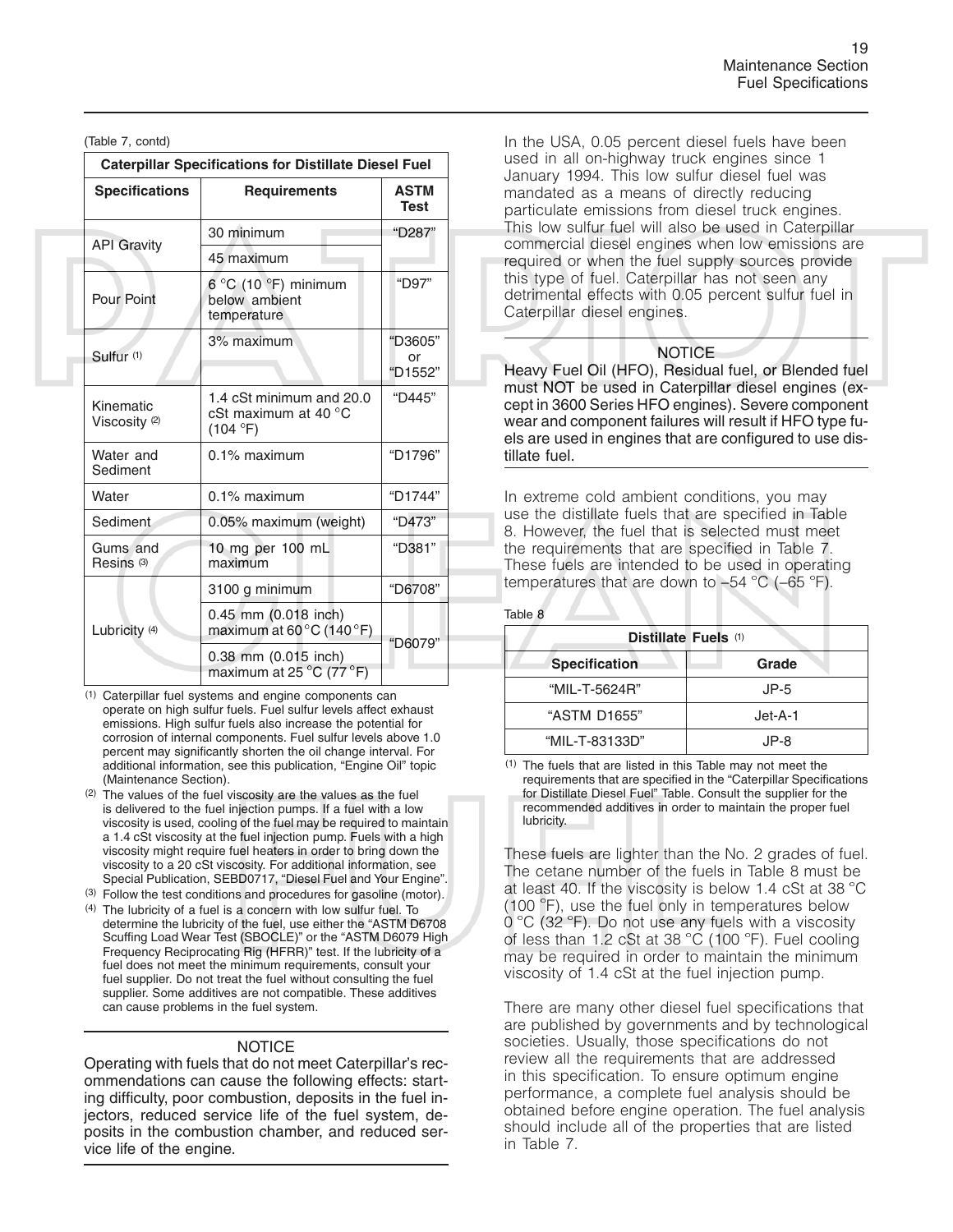i01111650

## **Characteristics of Diesel Fuel**

#### **SMCS Code:** 1250; 1280

The primary characteristics that affect engine operation and performance in cold temperatures are the following characteristics: Lubricity, Viscosity, Cetane Number, Cloud Point, Pour Point, and Moisture Content.

Refer to Special Publication, SEBD0717, "Diesel Fuels and Your Engine" for information about the following fuel properties: ignition quality, gravity (density), viscosity, cloud point, pour point, and sulfur content.

#### **Lubricity and Low Sulfur Fuel**

Note: The fuel lubricity is important. You should consider the fuel's lubricity whenever you operate the equipment in arctic weather. Also, you should consider the fuel's lubricity whenever you use fuels that are lower in viscosity. There are many aftermarket additives that are available to treat fuel. If the fuel's lubricity is an issue, consult your fuel supplier for proper recommendations regarding fuel additives.

In the USA, a 0.05 percent limit on the amount of fuel sulfur in diesel fuel was mandated in January of 1994 for on-highway trucks. The removal of sulfur from diesel fuel helps to reduce particulate emissions from diesel engines. While limits for fuel sulfur have not generally been mandated for off-highway use, some local governments have regulations that include off-highway use. There is frequently no difference in the fuel that is sold for different applications. The same fuel is often used for both on-highway applications and off-highway applications. Other areas of the world are mandating similar limits. Regulations continue to become more stringent. Lower sulfur limits can be expected in the future.

The fluid's lubricity describes the ability of the fluid to reduce the friction between surfaces that are under load. This ability reduces the damage that is caused by friction. Fuel injection systems rely on the lubricating properties of the fuel. Until fuel sulfur limits were mandated, the fuel's lubricity was generally believed to be a function of fuel viscosity.

The process that is most commonly used to remove sulfur from fuel is called hydro-treatment. This process is also the most economical process. Each source of crude oil contains different amounts of sulfur. Crude oils with low sulfur require little hydro-treatment to obtain the 0.05 percent limit. Crude oils with high sulfur require a more severe treatment.

The Hydro-treatment removes the fuel's sulfur as well as other components. The treatment removes nitrogen compounds, polar materials, bicyclic aromatics, polycyclic aromatics, and oxygen compounds. While the removal of sulfur has shown no detrimental effects to the engine, the removal of other compounds have lowered the lubricity of the fuel. As a result of the lowered lubricity, the fuel is less tolerant of contamination by water and dirt. The lower fuel lubricity can be seen as abrasive wear of fuel system components. Fuels that have a low lubricity may not provide adequate lubrication to plungers, to barrels, and to injectors. This problem may be compounded in areas that require winter blends of fuel. The lighter winter fuel blend has the following characteristics: lower viscosity, lower cloud point, and lower pour point.

All low sulfur fuels do not have a low lubricity. The fuel's lubricity may be enhanced with additives. Many fuel suppliers treat the fuel with these additives. Do not use a fuel lubricity additive before you consult the fuel's supplier. Some aftermarket additives may not be compatible with the additives that are already in the fuel. Some additive packages that are supplied by the aftermarket manufacturer may not be compatible with the seals that are used in fuel systems of some diesel engines. Other additive packages that are supplied by aftermarket manufacturers cannot provide proper performance in high temperature conditions. These additives may leave deposits because of the high temperatures that exist in the fuel systems of diesel engines.

Maximum life of the fuel system can be achieved by performing the following tasks: using a reliable fuel supplier, performing proper maintenance of the fuel system, and installing Caterpillar high efficiency fuel filters in the fuel system.

Note: Lighter fuels are frequently used in arctic temperatures. Lighter fuels may include the following fuels: Jet A-1, JP-8, JP-5, and kerosene. The fuel lubricity is not a requirement of the specifications for these fuels. Do not assume that a fuel meets the minimum Caterpillar specification. Contact the fuel supplier for proper recommendations on fuel lubricity additives.

## **Viscosity**

The viscosity of the fuel is significant because the fuel serves as a lubricant for fuel system components. Arctic fuels need to have sufficient viscosity. The fuel must lubricate the fuel system at a temperature of 0 C (32 F) or below freezing. If the kinematic viscosity of the fuel is lower than 1.4 cSt as supplied to the fuel injection pump or to the unit injectors, excessive scuffing and seizure can occur.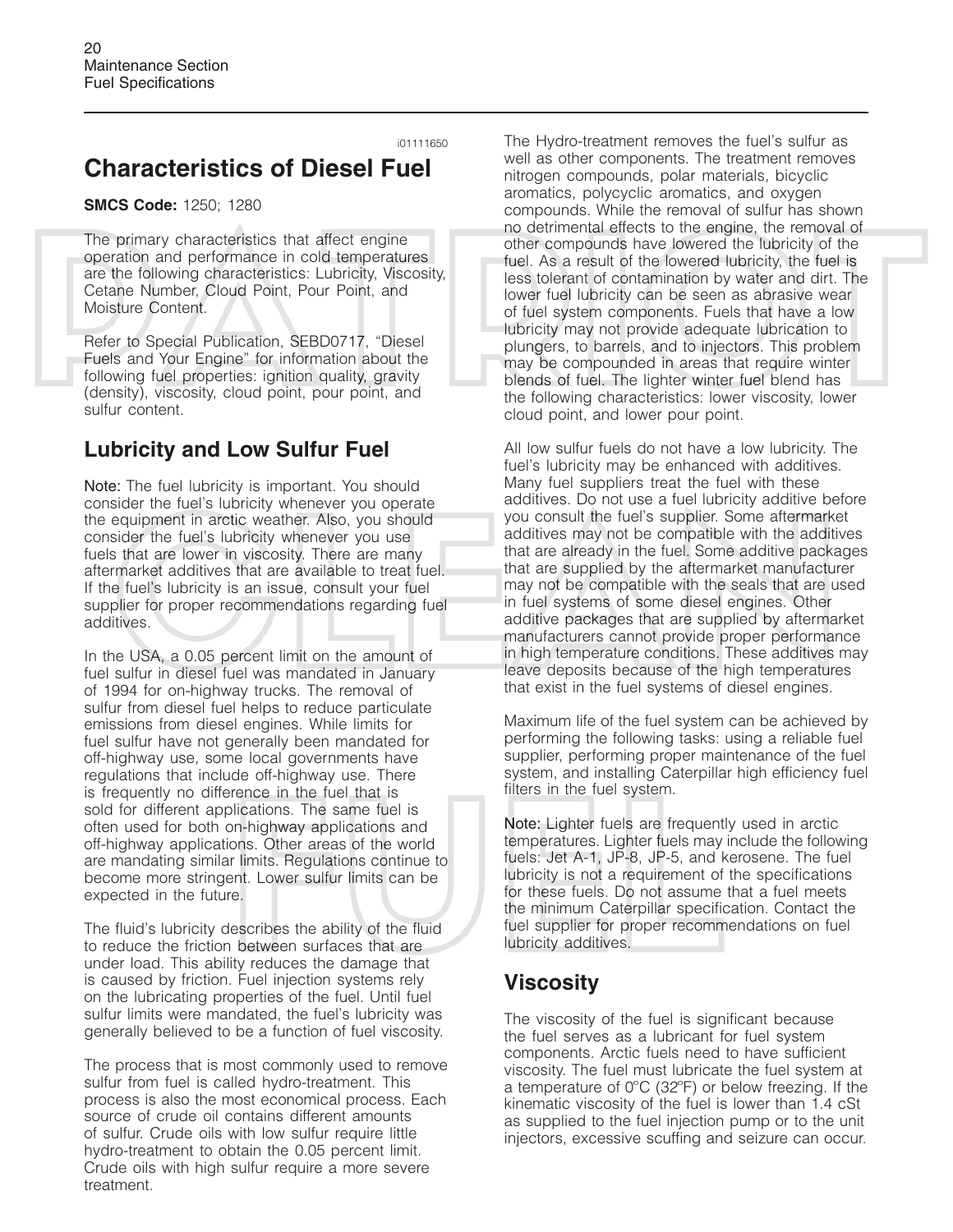## **Cetane Number**

The cetane number of the fuel has an effect on the ability of the engine to start. Also, the cetane number has an effect on the interval of time before the engine runs smoothly. Generally, an increase of ten in the cetane number will allow the engine to be started at a lower temperature. The starting temperature can be improved approximately 7 to 8 C (12 to 15 F) for every increase of ten in the cetane number. After the engine reaches the normal operating temperature, a change in the cetane from 40 to 50 will have a minimal effect on engine performance.

Most fuels that have a cetane number above 40 will permit acceptable engine starts in warmer outside temperatures. The engine will start satisfactorily with this fuel when the engine is kept warm. The engine can be kept warm by using either a heated room or a coolant heater.

During average starting conditions, direct injection engines require a minimum cetane number of 40. A higher cetane value may be required for operation in high altitudes or for cold weather operation. The minimum fuel cetane number that is required for the precombustion engine is 35.

#### **Modifying the Cetane Number**

The cetane number of a fuel can be changed if the fuel is mixed with a fuel that has a different cetane number. Generally, the cetane number of the mixture will be in direct relation to the ratio of the fuels that were mixed. Your fuel supplier can provide the information about the cetane number of a particular fuel.

Additives can also be used to improve the cetane number of a fuel. Additives are evaluated through testing in special engines. However, the fuel characteristics of additives are not identical to a natural product. While both fuels may be rated as having the same cetane number, starting may be different.

## **Cloud Point**

It is important to understand that the cloud point of a fuel is different from the pour point. There is no relationship between cloud point and the pour point. The cloud point is the temperature that allows some of the heavier components in the wax to solidify in the fuel. This wax is not a contaminant in the fuel. The wax is an important element of No. 2 diesel fuel. The wax has a high fuel energy content and the wax has a very high cetane value. Removal of the heavier wax lowers the cloud point of the fuel. Removal of the wax also increases the cost because less fuel can be made from the same amount of crude oil. Basically, a No. 1 diesel fuel is formulated by removing the wax from a No. 2 diesel fuel.

The cloud point of the fuel is important because the cloud point can limit the performance of the fuel filter. The wax can alter the fuel characteristics in cold weather. Solid wax can fill the fuel filters. The solidified wax will stop the flow of fuel. Fuel filters are necessary in order to remove dirt from the fuel. The filters block foreign material, and the filters protect the parts for the fuel injection system. Since fuel must flow through the filters, installing a fuel heater is the most practical way to prevent the problem. A fuel heater will keep the fuel above the cloud point as the fuel flows through the fuel system. The fuel heater will permit the wax to flow through the filters with the fuel.

#### **Modifying the Cloud Point**

You can lower the cloud point of a diesel fuel by mixing the diesel fuel with a different fuel that has a lower cloud point. No. 1 diesel fuel or kerosene may be used to lower the cloud point of a diesel fuel. The efficiency of this method is not good, because the ratio of the mixture does not have a direct relation to the improvement in cloud point. The amount of fuel with low cloud point that is required makes the process less preferable to use.

The following illustration contains a table that can be used to find the necessary mixture for two fuels with different cloud points. In order to use the table, you must know the exact fuel cloud point of each fuel. This specification can change from one purchase of fuel to the next purchase of fuel. This specification is normally available from personnel at the source of the fuel supply. When fuels that have a lower cloud point are not available, this method cannot be used.

The manufacturer of the fuel can add cold flow improvers to the fuel. Cold flow improvers modify the wax crystals in the fuels. The cold flow improvers do not change the fuel's cloud point. However, the cold flow improvers keep the wax crystals small enough to pass through standard fuel filters. For mixing precautions, see the topic "Pour Point".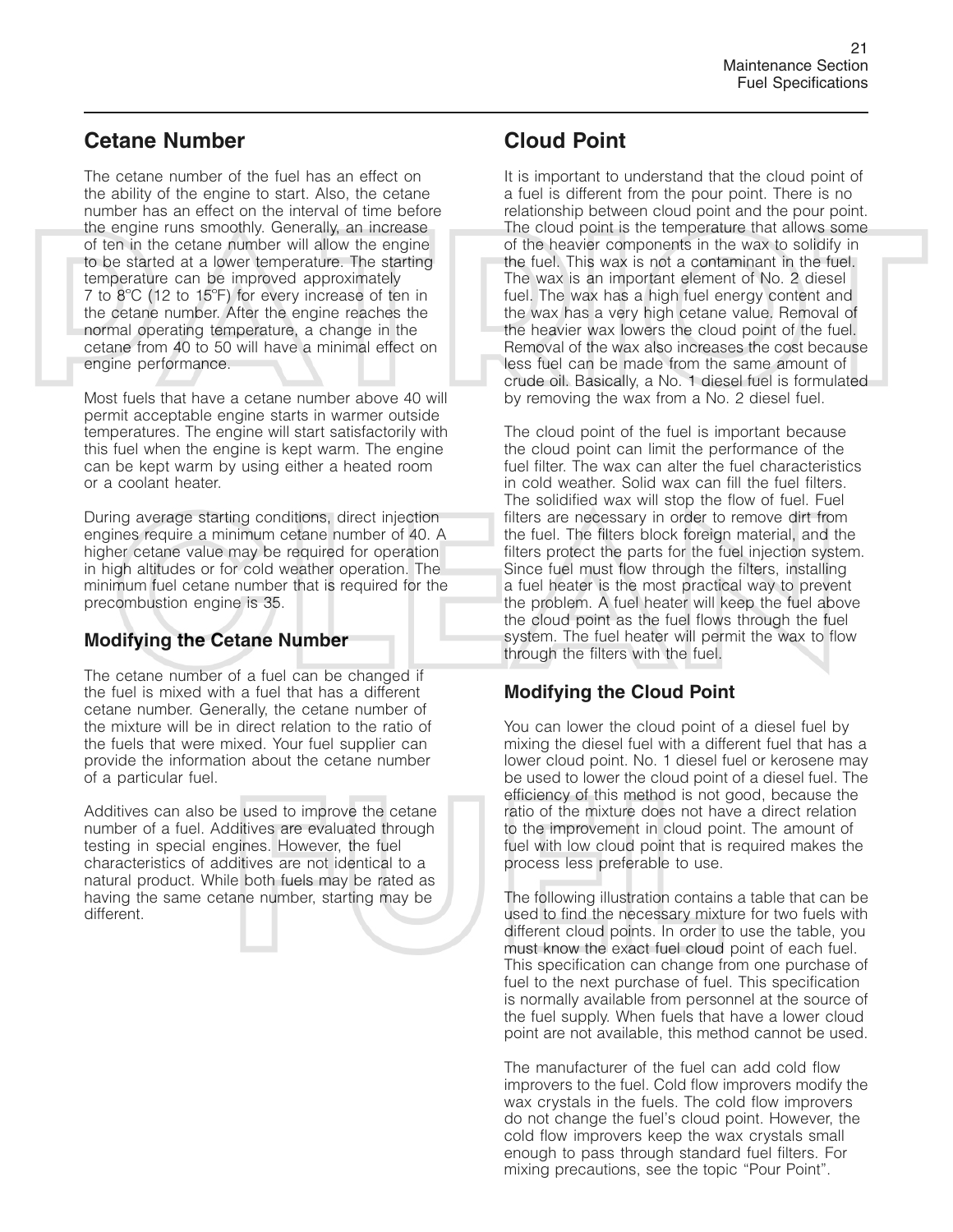

Cloud point of fuel mixtures

Generally, the most practical method that is used to prevent problems that are caused by fuel cloud point at low temperatures is the use of fuel heaters. In most applications, fuel heaters can be used at a lower cost than fuel mixtures.

### **Pour Point**

The fuel's pour point is a temperature below the fuel's cloud point. Fuel stops flowing below the pour point. The pour point is the temperature which limits movement of the fuel with pumps.

To measure the pour point, the fuel temperature is lowered below the cloud point in steps of 3 C (5 F) at a time. The temperature is lowered until the fuel does not flow. The pour point is the last temperature that is shown before the flow stops. At the pour point, the wax has solidified out of the fuel. This makes the fuel more solid than liquid. The pour point of the fuel can be improved. This does not require the removal of important elements. This process is the same process that is used to improve the cloud point of a fuel.

A fuel's pour point should be at least 6°C (10°F) below the lowest ambient temperature that is required for engine start-up and for engine operation. To operate the engine in extremely cold weather, No. 1 fuel or No. 1-D fuel may be necessary because of these fuels' lower pour points.

#### **Modifying the Pour Point**

You can lower the fuel's pour point by using additives. You can also lower the pour point by mixing the fuel with a fuel that has a lower pour point. See the topic "Cloud Point" for the procedure. This procedure is not the best procedure to use.

The same table that was use for cloud point can be used for an estimate of pour points. This is true only if the fuels do not have additives which change the pour point.



#### g00592741 Illustration 6

Cloud point of fuel mixtures

In order to calculate the amount of lighter fuel that is required to be blended with the heavier fuel, perform the following steps:

- **1.** Obtain the specification for fuel cloud point of both fuels from your fuel supplier.
- **2.** Locate the cloud point of the heavier fuel on the left side of the table. Mark the point on the table.
- **3.** Locate the cloud point of the lighter fuel on the right side of the table. Mark the point on the table.
- **4.** Draw a line between the two points that were established. Label this line "A".